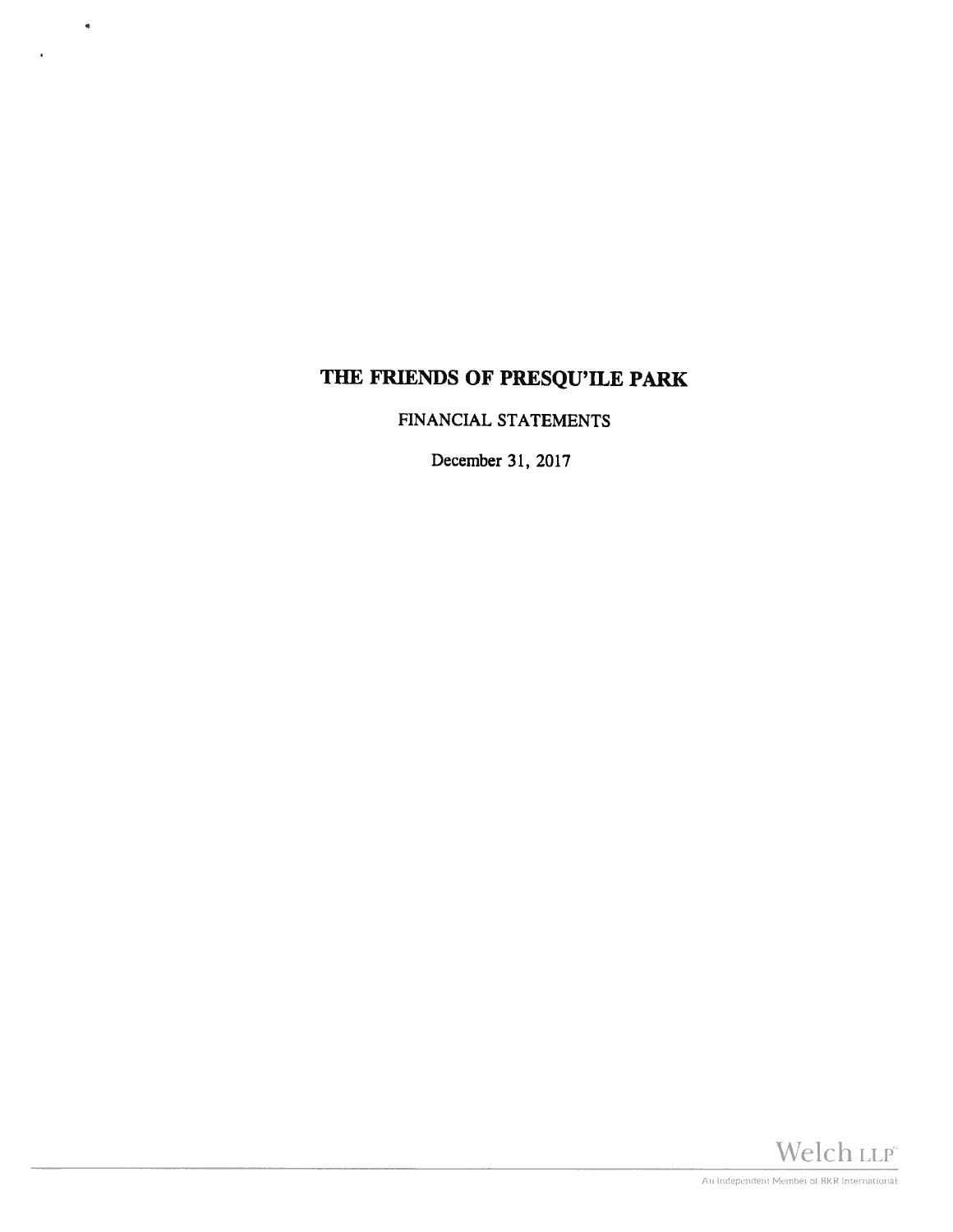#### To the Directors of THE FRIENDS OF PRESQU'ILE PARK

We have reviewed the accompanying financial statements of THE FRIENDS OF PRESQU'ILE PARK, which comprise the statement of financial position as at December 31, 2017, and the statements of operations and changes in net assets and cash flows for the year then ended, and <sup>a</sup> summary of significant accounting policies and other explanatory information.

#### Management's Responsibility for the Financial Statements

Management is responsible for the preparation and fair presentation of these financial statements in accordance with Canadian accounting standards for not-for-profit organizations, and for such internal control as managemen<sup>t</sup> determines is necessary to enable the preparation of financial statements that are free from material misstatement, whether due to fraud or error.

#### Practitioner's Responsibility

Our responsibility is to express <sup>a</sup> conclusion on the accompanying financial statements based on our review. We conducted our review in accordance with Canadian generally accepted standards for review engagements, which require us to comply with relevant ethical requirements.

<sup>A</sup> review of financial statements in accordance with Canadian generally accepted standards for review engagements is <sup>a</sup> limited assurance engagement. The practitioner performs procedures, primarily consisting of making inquiries of managemen<sup>t</sup> and others within the entity, as appropriate, and applying analytical procedures, and evaluates the evidence obtained.

The procedures performed in <sup>a</sup> review are substantially less in extent than, and vary in nature from, those performed in an audit conducted in accordance with Canadian generally accepted auditing standards. Accordingly, we do not express an audit opinion on these financial statements.

#### Conclusion

é

Based on our review nothing has come to our attention that causes us to believe that the financial statements do not presen<sup>t</sup> fairly, in all material respects, the financial position of THE FRIENDS OF PRESQU'ILE PARK as at December 31, 2017, and the results of its operations and its cash flows for the year then ended in accordance with Canadian accounting standards for not-for-profit organizations.

Welch LLP

Trenton, Ontario CHARTERED PROFESSIONAL ACCOUNTANTS May 26, 2018 LICENSED PUBLIC ACCOUNTANTS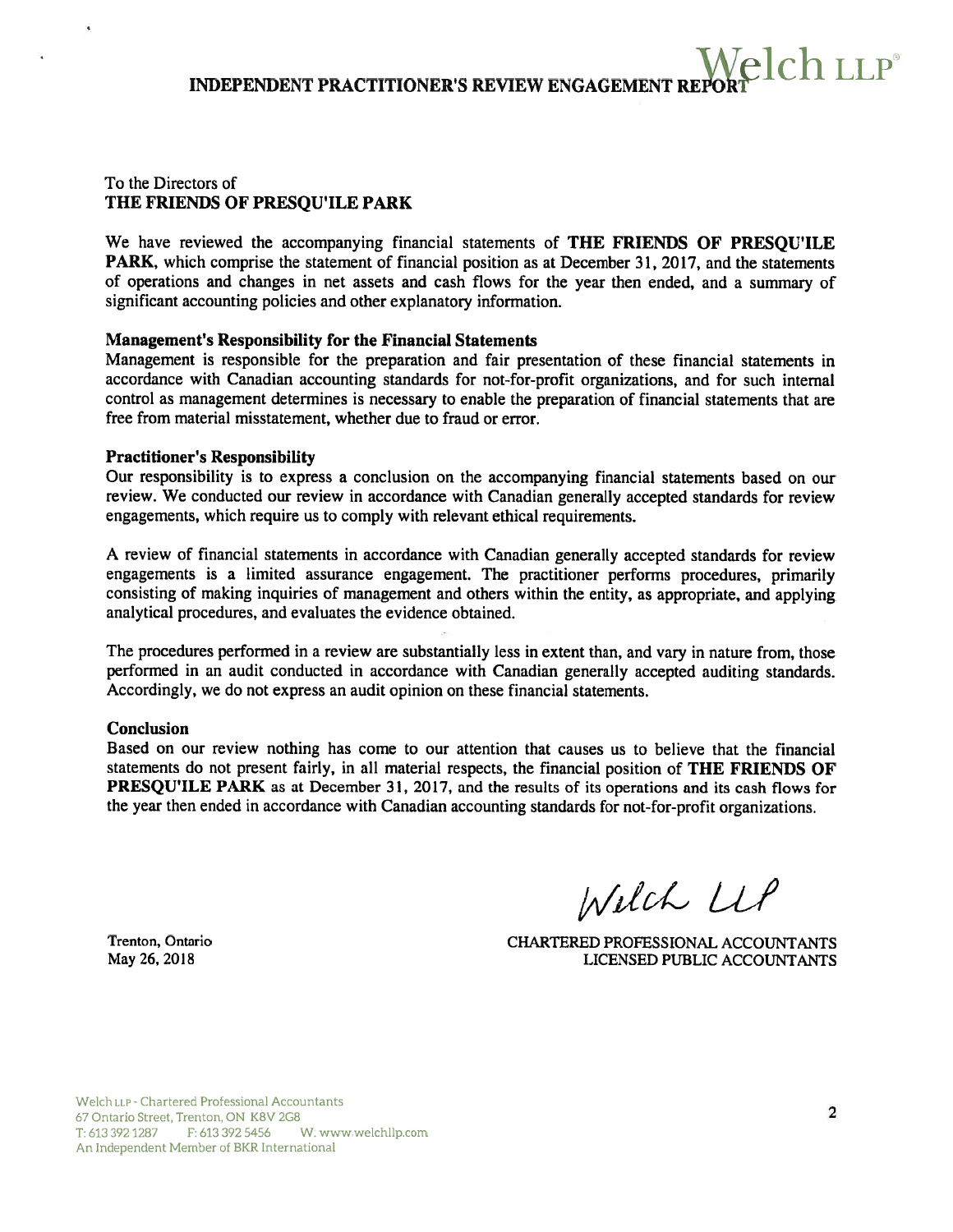## (Incorporated without share capital under the laws of Ontario)

## STATEMENT OF FINANCIAL POSITION

## DECEMBER 31, 2017

#### ASSETS

|                                           | <u> 2017</u>  |    | 2016    |
|-------------------------------------------|---------------|----|---------|
| <b>CURRENT ASSETS</b>                     |               |    |         |
| Cash                                      | \$<br>51,848  | \$ | 96,872  |
| Accounts receivable                       | 113           |    | 1,817   |
| Inventory                                 | 5,465         |    | 4,403   |
| Prepaid expenses                          | 3,511         |    | 3,261   |
| Government remittances recoverable        |               |    | 1,968   |
|                                           | 60,937        |    | 108,321 |
| <b>INVESTMENTS</b> - note 4               | 200,991       |    | 140,639 |
|                                           | \$<br>261,928 | S. | 248,960 |
| <b>LIABILITIES AND NET ASSETS</b>         |               |    |         |
| <b>CURRENT LIABILITIES</b>                |               |    |         |
| Accounts payable and accrued liabilities  | \$<br>4,027   | \$ | 8,643   |
| Government remittances payable            | 480           |    |         |
| Deferred contributions - 25th Anniversary |               |    |         |
| Environmental Fund - note 5               | 52,486        |    | 52,629  |
|                                           | 56,993        |    | 61,272  |
| <b>NET ASSETS</b>                         |               |    |         |
| Internally restricted - note 6            | 144,000       |    | 146,000 |
| Unrestricted                              | 60,935        |    | 41,688  |
|                                           | 204,935       |    | 187,688 |
|                                           | \$<br>261,928 | S  | 248,960 |
|                                           |               |    |         |

Approved by the Board:

 $\bar{\mathbf{r}}$ 

Director

Director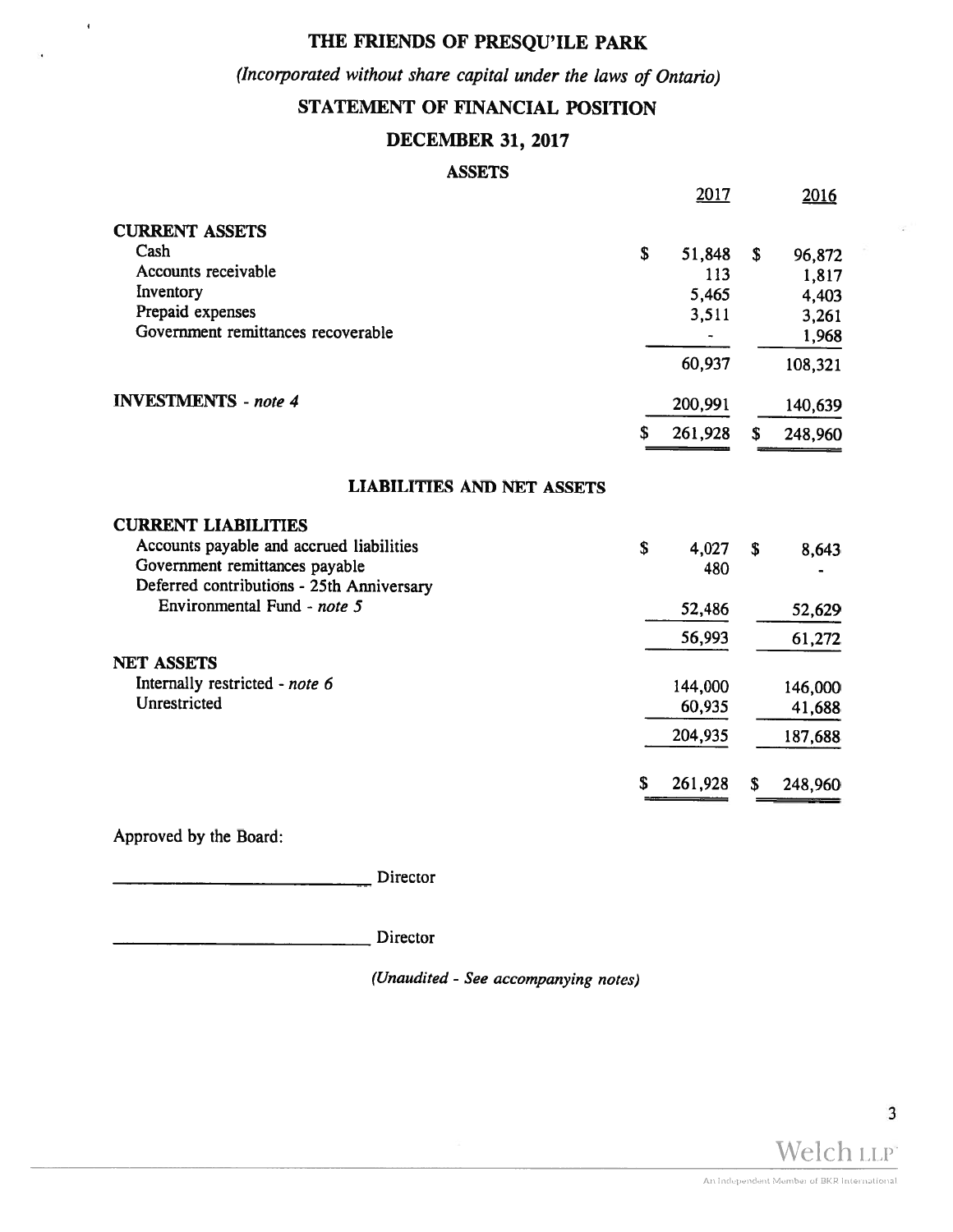$\chi$ 

## STATEMENT OF OPERATIONS AND CHANGES IN NET ASSETS

## YEAR ENDED DECEMBER 31, 2017

|                                                                | 2017          | 2016          |
|----------------------------------------------------------------|---------------|---------------|
| <b>REVENUES</b>                                                |               |               |
| Fund Raising Events and Operations - gross profit - Schedule A | \$<br>50,349  | \$<br>51,905  |
| Donations                                                      | 11,035        | 5,085         |
| Memberships                                                    | 2,680         | 2,815         |
| Investment                                                     | 5,437         | 5,268         |
| Other                                                          | 1,039         | 1,914         |
| <b>Total Revenues</b>                                          | 70,540        | 66,987        |
| PROGRAM EXPENSES - net - Schedule B                            |               |               |
| Natural Heritage Education and Kids 'N Nature Program          | 31,868        | 35,160        |
| Park Improvements - Hiking Trail Improvements                  | 4,353         | 5,260         |
| <b>Environmental Initiatives</b>                               | 8,516         | 7,115         |
| <b>Subtotal Program Expenses</b>                               | 44,737        | 47,535        |
| <b>OPERATING EXPENSES</b>                                      |               |               |
| Promotion                                                      | 980           |               |
| Bank charges and credit card costs                             | 3,905         | 3,254         |
| Equipment purchase                                             |               | 811           |
| Insurance                                                      | 3,780         | 4,567         |
| Meetings                                                       | 535           | 138           |
| Miscellaneous                                                  | 1,000         | 171           |
| Postage and office                                             | 3,826         | 3,431         |
| Professional fees                                              | 3,750         | 4,250         |
| <b>Subtotal Operating Expenses</b>                             | 17,776        | 16,622        |
| <b>Total Expenses</b>                                          | 62,513        | 64,157        |
|                                                                |               |               |
| Excess of revenue over expenses                                |               |               |
| before item below                                              | 8,027         | 2,830         |
| Adjustment to fair market value of investments                 | 9,220         | 14,467        |
| <b>EXCESS OF REVENUE OVER EXPENSES</b>                         | 17,247        | 17,297        |
| NET ASSETS, beginning of year                                  | 187,688       | 170,391       |
| NET ASSETS, end of year                                        | \$<br>204,935 | \$<br>187,688 |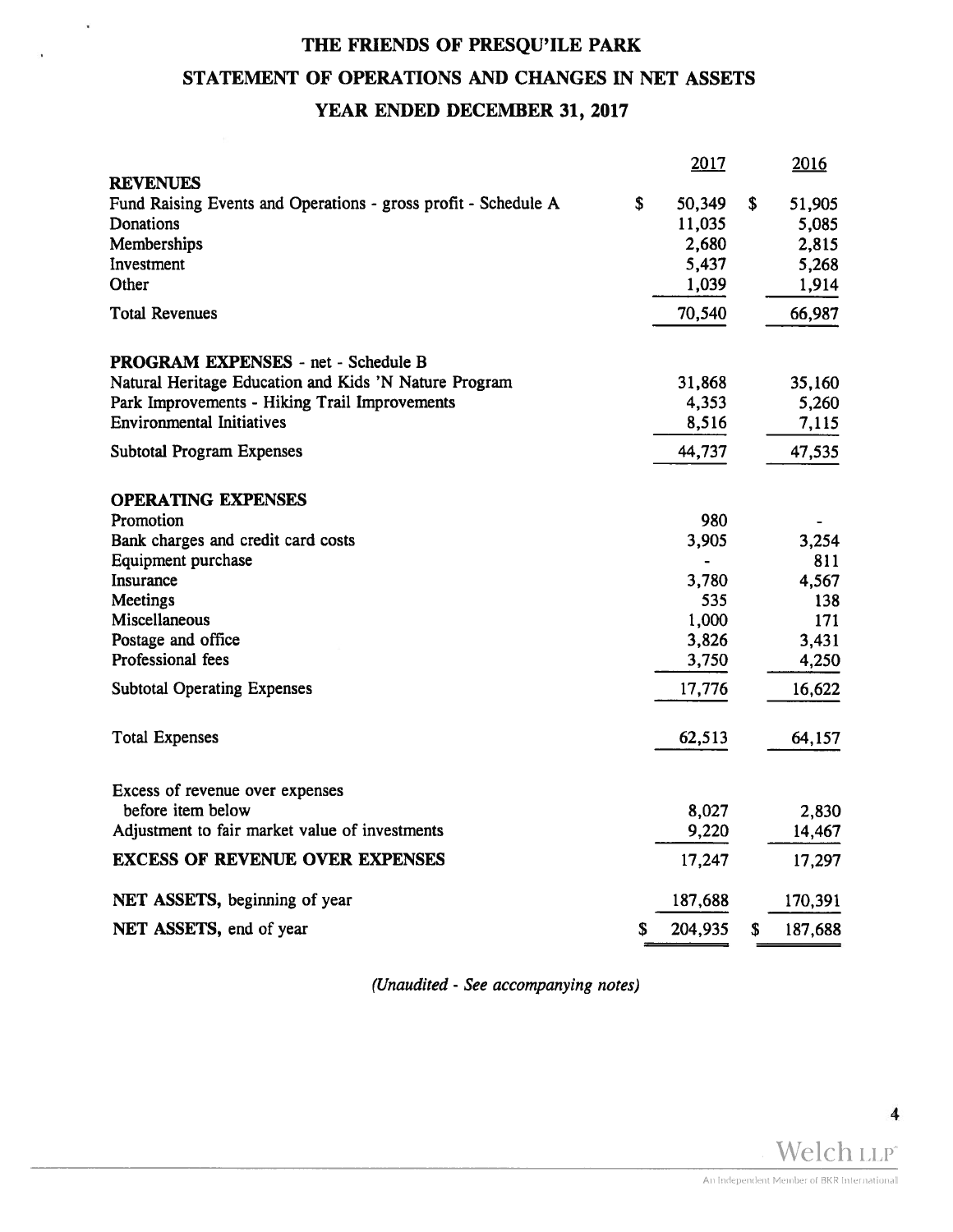$\ddot{\phantom{a}}$ 

## SCHEDULE OF FUND RAISING EVENTS AND OPERATIONS - GROSS PROFIT

## YEAR ENDED DECEMBER 31, 2017

|                                             |               | <b>SCHEDULE A</b> |
|---------------------------------------------|---------------|-------------------|
|                                             | 2017          | 2016              |
| <b>Lighthouse Gift Shop</b>                 |               |                   |
| Lighthouse Gift Shop sales<br>Cost of sales | \$<br>46,580  | \$<br>52,336      |
| <b>Employment Grants</b>                    | (30, 933)     | (32, 205)         |
| <b>Wages</b>                                | 3,578         | 3,809             |
|                                             | (8, 435)      | (7, 773)          |
| Gross profit (loss)                         | \$<br>10,790  | \$<br>16,167      |
| <b>Cost of Sales</b>                        |               |                   |
| Inventory at beginning of year              | \$<br>4,403   | \$<br>5,658       |
| Purchases                                   | 31,995        | 30,950            |
| Inventory at end of year                    | 5,465         | 4,403             |
|                                             | 30,933<br>\$  | \$<br>32,205      |
|                                             |               |                   |
| <b>Christmas at Presqu'ile</b>              |               |                   |
| Arts and crafts sales<br>Tea room sales     | \$<br>103,873 | \$<br>90,608      |
| Raffle ticket sales                         | 8,817         | 7,249             |
|                                             | 5,773         | 4,108             |
| Total sales                                 | 118,463       | 101,965           |
| Arts and crafts purchases                   | 80,464        | 68,354            |
| Tea room supplies purchases                 | 1,878         | 2,859             |
| Advertising and promotion                   | 2,773         | 4,021             |
| Supplies and decorations                    | 3,585         | 3,731             |
| Total purchases                             | 88,700        | 78,965            |
|                                             |               |                   |
| Gross profit                                | \$<br>29,763  | \$<br>23,000      |
| <b>BBQs</b>                                 |               |                   |
| <b>Sales</b>                                | \$<br>7,442   | \$<br>9,663       |
| Supplies purchases                          | 2,508         | 3,411             |
| Gross profit                                | S<br>4,934    | \$<br>6,252       |
|                                             |               |                   |
| <b>Raffles and Other Events</b>             |               |                   |
| <b>Sales</b>                                | \$<br>5,067   | \$<br>6,691       |
| Supplies purchases                          | 205           | 205               |
| Gross profit                                | S<br>4,862    | \$<br>6,486       |
| <b>Total Fundraisers Gross Profit</b>       | 50,349<br>S   | 51,905<br>\$      |
|                                             |               |                   |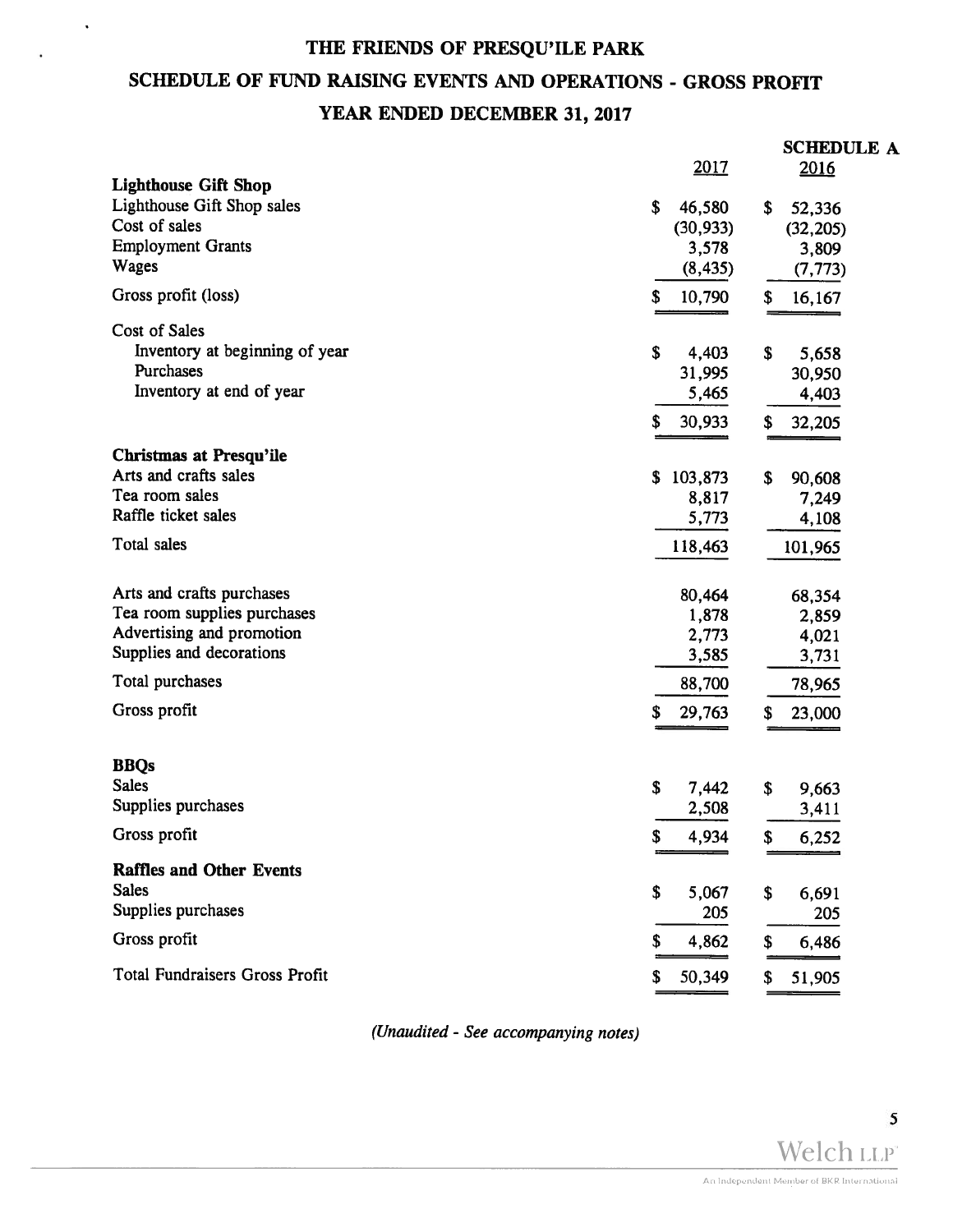$\epsilon$ 

## SCHEDULE OF CHARITABLE PROGRAMS - GROSS EXPENSES

### YEAR ENDED DECEMBER 31, 2017

| THE FRIENDS OF PRESQU'ILE PARK                                                                                                     |    |                        |    |                                           |
|------------------------------------------------------------------------------------------------------------------------------------|----|------------------------|----|-------------------------------------------|
| <b>SCHEDULE OF CHARITABLE PROGRAMS - GROSS EXPENSES</b>                                                                            |    |                        |    |                                           |
| YEAR ENDED DECEMBER 31, 2017                                                                                                       |    |                        |    |                                           |
|                                                                                                                                    |    | 2017                   |    | <b>SCHEDULE B</b><br>2016                 |
| Kids 'n Nature<br>Summer Camp Participation Fee<br><b>Employment Grants</b>                                                        | \$ | 10,790<br>2,951        | S. | 12,250<br>3,140                           |
| <b>Total Revenues</b>                                                                                                              |    | 13,741                 |    | 15,390                                    |
| Wages<br><b>School Program Expenses</b><br><b>Summer Camp Expenses</b>                                                             |    | 23,880<br>599<br>5,732 |    | 29,249<br>1,309<br>5,435                  |
| <b>Gross Expenses</b>                                                                                                              |    | 30,211                 |    | 35,993                                    |
| <b>Natural Heritage Education Program</b><br><b>Employment Grants</b>                                                              |    | 10,468                 |    | 11,143                                    |
| <b>Total Revenues</b>                                                                                                              |    | 10,468                 |    | 11,143                                    |
| <b>Wages</b><br><b>Bursaries</b>                                                                                                   |    | 22,866<br>3,000        |    | 25,700                                    |
| <b>Gross Expenses</b>                                                                                                              |    | 25,866                 |    | 25,700                                    |
| NATURAL HERITAGE EDUCATION PROGRAMS                                                                                                | S  | 31,868                 |    | 35,160<br>S                               |
| <b>PARK IMPROVEMENTS</b>                                                                                                           |    | 4,353                  |    | 5,760                                     |
| Less grant                                                                                                                         | S  | 4,353                  |    | 500<br>5,260<br>\$                        |
| <b>Environmental Initiatives</b>                                                                                                   |    |                        |    |                                           |
| 25th Anniversary Base Contribution and donations<br>Provincial grant - Habitat reconnectivity<br>Donation - Habitat reconnectivity | S. | 1,678<br>1,678         |    | S.<br>1,747<br>30,000<br>25,000<br>56,747 |
| <b>Invasive Species - Park Expenses</b>                                                                                            |    | 2,500                  |    |                                           |
| <b>Species at Risk</b>                                                                                                             |    | 4,775                  |    | 60,946                                    |
| Tern Research Study - Tern research                                                                                                |    | 2,500                  |    | 2,500                                     |
| <b>Birding Program - Seed expenses</b>                                                                                             |    | 419                    |    | 416                                       |
| Gross expenses                                                                                                                     |    | 10,194                 |    | 63,862                                    |
| <b>ENVIRONMENTAL INITIATIVES</b>                                                                                                   |    | 8,516                  |    | \$<br>7,115                               |
| <b>Total Funded Programs Expenses</b>                                                                                              |    | 44,737                 |    | \$<br>47,535                              |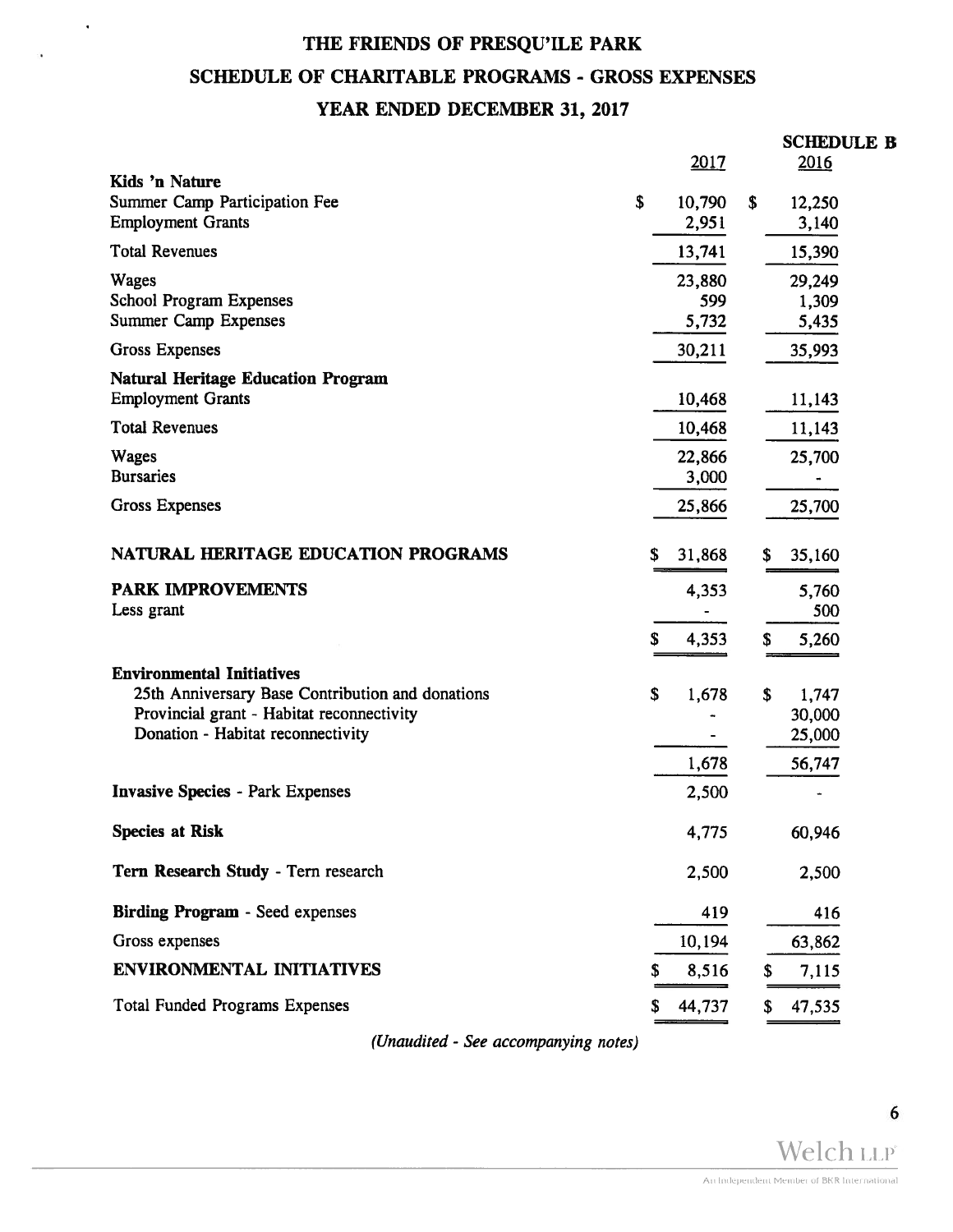## THE FRIENDS OF PRESQU'ILE PARK STATEMENT OF CASH FLOWS YEAR ENDED DECEMBER 31, 2017

 $\widetilde{\mathbf{E}}$ 

|                                                              | 2017         | 2016         |
|--------------------------------------------------------------|--------------|--------------|
| <b>CASH FLOWS FROM OPERATING ACTIVITIES</b>                  |              |              |
| Excess of revenue over expenses                              | S.<br>17,247 | \$<br>17,297 |
| Adjustment to fair market value of investments               | (9,220)      | (14, 467)    |
| Adjustment for donated shares                                | (5,166)      |              |
|                                                              | 2,861        | 2,830        |
| Changes in non-cash working capital components:              |              |              |
| Accounts receivable                                          | 1,704        | (840)        |
| Inventory                                                    | (1,062)      | 1,255        |
| Prepaid expenses                                             | (250)        | 537          |
| Accounts payable and accrued liabilities                     | (4,616)      | 4,392        |
| Government remittances                                       | 2,448        | (18, 668)    |
| Deferred contributions - 25th Anniversary Environmental Fund | (143)        | 10,933       |
|                                                              | 942          | 439          |
| <b>CASH FLOWS FROM INVESTING ACTIVITIES</b>                  |              |              |
| Proceeds on maturity of investments                          | 28,566       | 28,000       |
| Purchases of investments                                     | (74, 532)    | (4,373)      |
|                                                              | (45,966)     | 23,627       |
| <b>INCREASE (DECREASE) IN CASH</b>                           | (45, 024)    | 24,066       |
| CASH, beginning of year                                      | 96,872       | 72,806       |
| CASH, end of year                                            | 51,848<br>S  | \$<br>96,872 |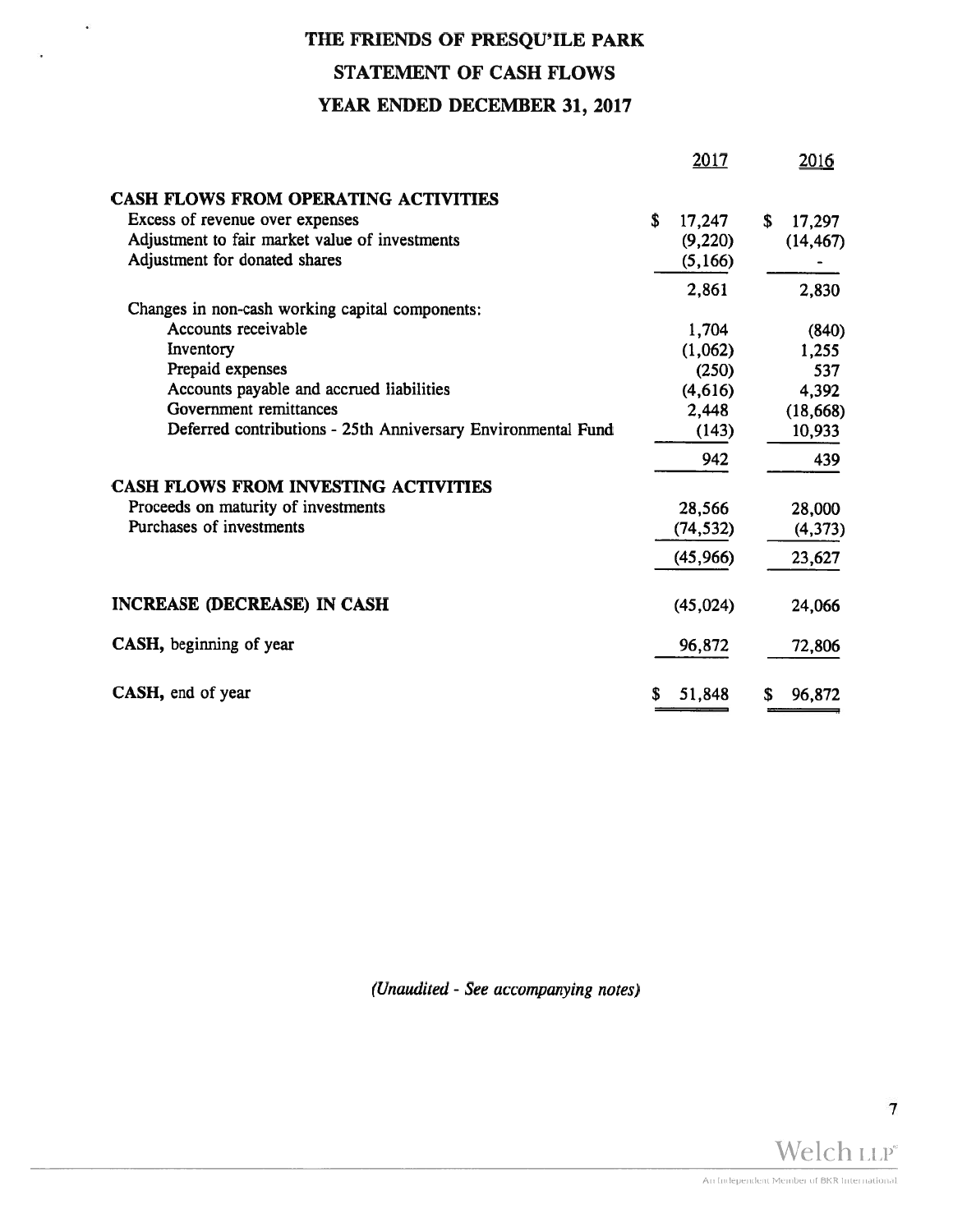#### $1<sub>1</sub>$ PURPOSE OF ORGANIZATION

The Friends of Presqu'ile Park is an incorporated organization whose purpose is to encourage and suppor<sup>t</sup> interpretive, educational, scientific, historical, protection and preservation programs related to the natural and historical resources of Presqu'ile Provincial Park. The Friends of Presqu'ile Park is <sup>a</sup> not-for-profit organization and as such is exemp<sup>t</sup> from income taxes.

### 2. SIGNIFICANT ACCOUNTING POLICIES

#### Basis of Accounting

The financial statements have been prepared in accordance with Canadian accounting standards for not-for-profit organizations.

#### Revenue Recognition

The Corporation follows the deferral method of accounting for contributions. Restricted contributions are recognized as revenue in the year in which the related expenses are incurred. Unrestricted contributions are recognized as revenue when received or receivable if the amount to be received can be reasonably estimated and collection is reasonably assured.

Revenue is recognized at the time goods are shipped or services are supplied to customers. Provision is made for expected collection losses based on the Corporation's pas<sup>t</sup> experience.

#### Contributed Materials and Services

Contributed materials are recorded at the fair market value of the items contributed on the date of contribution. Due to the difficulty in determining the fair value of volunteer services, contributed services are not recognized in the financial statements.

#### Inventory

The inventory is valued at the lower of cost and market with cost being determined on <sup>a</sup> first-in, first-out basis.

#### Financial Instruments

The Corporation's cash and investments are initially recognized and subsequently measured at fair market value. All other financial instruments are subsequently measured at amortized cost.

8

Welch LLP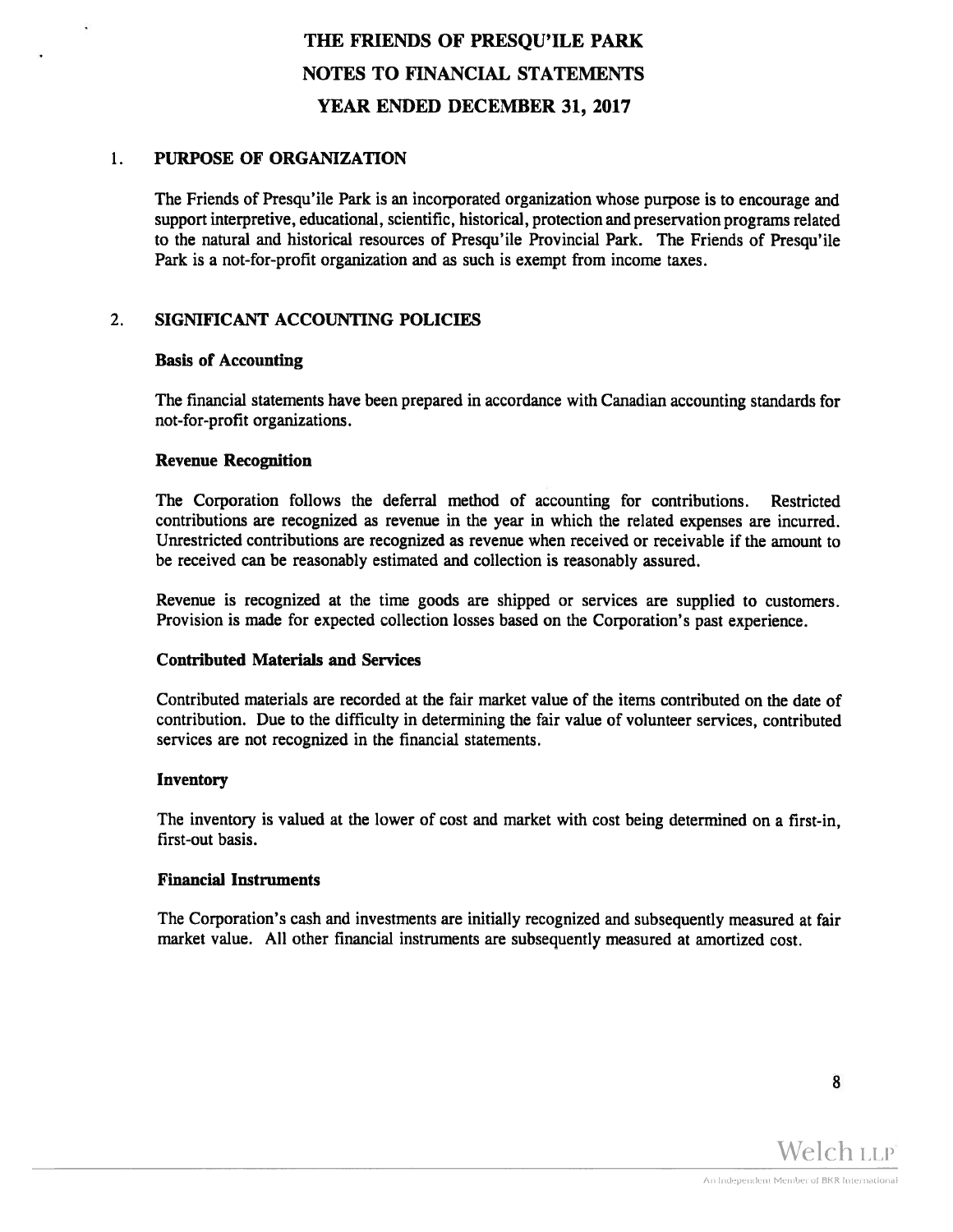#### 2. SIGNIFICANT ACCOUNTING POLICIES (continued)

#### Tangible Capital Assets

The Corporation is considered to be <sup>a</sup> "small organization" for the purposes of the accounting recommendations of Chartered Professional Accountants Canada applicable to not—for-profit organizations. Accordingly, tangible capital assets are expensed at the time of purchase. Proceeds of disposition are shown as revenue when an item is sold.

#### Use of Estimates

The preparation of financial statements in conformity with Canadian accounting standards for notfor-profit organizations requires management to make estimates and assumptions that affect the reported amounts of assets and liabilities and disclosure of contingent assets and liabilities at the date of the financial statements and the reported amounts of revenues and expenses during the reporting period. Significant estimates include the recording of accrued liabilities. Actual results could differ from those estimates.

#### 3. FINANCIAL INSTRUMENTS

#### Credit Risk

The Corporation is exposed to credit risk resulting from the possibility that parties may default on their financial obligations. The Corporation's maximum exposure to credit risk represents the sum of the carrying value of its cash, its guaranteed investment certificates and its accounts receivable. The Corporation's cash and guaranteed investment certificates are deposited with <sup>a</sup> Chartered bank and as <sup>a</sup> result management believes the risk of loss on these items to be remote. As accounts receivable includes accrued interest on investments, management believes that all accounts receivable at year-end will be collected and has not deemed it necessary to establish an allowance for doubtful accounts.

#### Liquidity Risk

Liquidity risk is the risk that the Corporation cannot meet its commitments when they become due.<br>The Corporation manages this risk by reviewing future cash flow requirements, anticipating investing and financing activities and holding assets that can be readily converted into cash.

#### Market Risk

Market risk is the risk that the fair value or future cash flows of <sup>a</sup> financial instrument will fluctuate because of changes in market prices. Market risk is comprised of currency risk, interest rate risk and other price risk.

9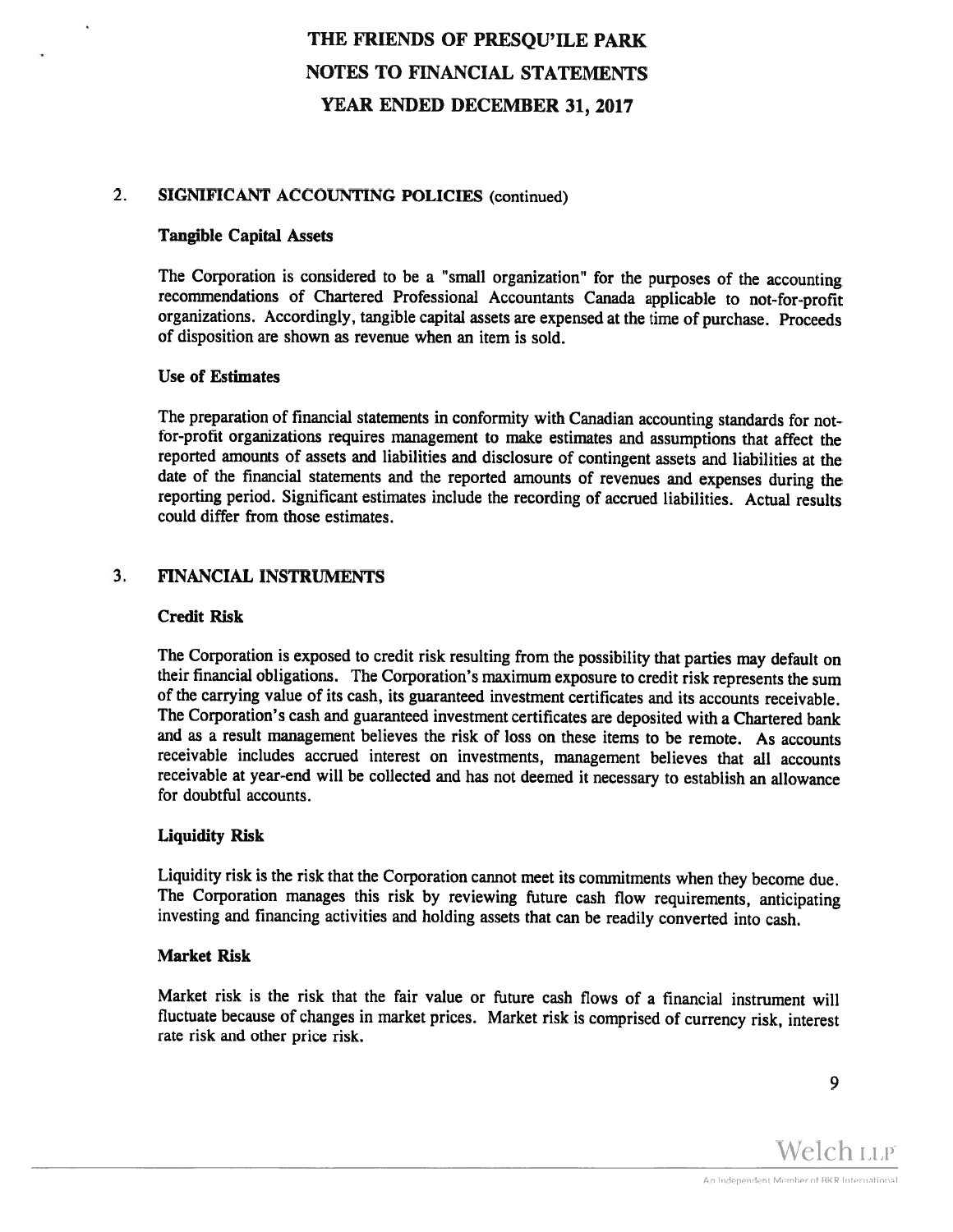#### 3. FINANCIAL INSTRUMENTS (continued)

#### Currency Risk

Currency risk refers to the risk that the fair value of instruments or future cash flows associated with the instruments will fluctuate relative to the Canadian dollar due to changes in foreign exchange rates.

Substantially all of the Corporation's transactions are in Canadian dollars and as <sup>a</sup> result the Corporation is not subject to significant currency risk.

#### Interest Rate Risk

Interest rate risk refers to the risk that the fair value of financial instruments or future cash flows associated with the instruments will fluctuate due to changes in market interest rates.

The Corporation's exposure to interest rate risk arises from its interest bearing investments. The Corporation manages this risk by having prudent investment policies.

#### Other Price Risk

Other price risk refers to the risk that the fair value of financial instruments or future cash flows associated with the instruments will fluctuate because of changes in market prices (other than those arising from currency risk or interest rate risk), whether those changes are caused by factors specific to the individual instrument or its issuer or factors affecting all similar instruments traded in the market.

The Corporation is exposed to other price risk on its equity investments.

#### Change in Risk

There have been no significant changes in the Corporation's risk exposures from the prior year.

10

Welch LLP<sup>®</sup>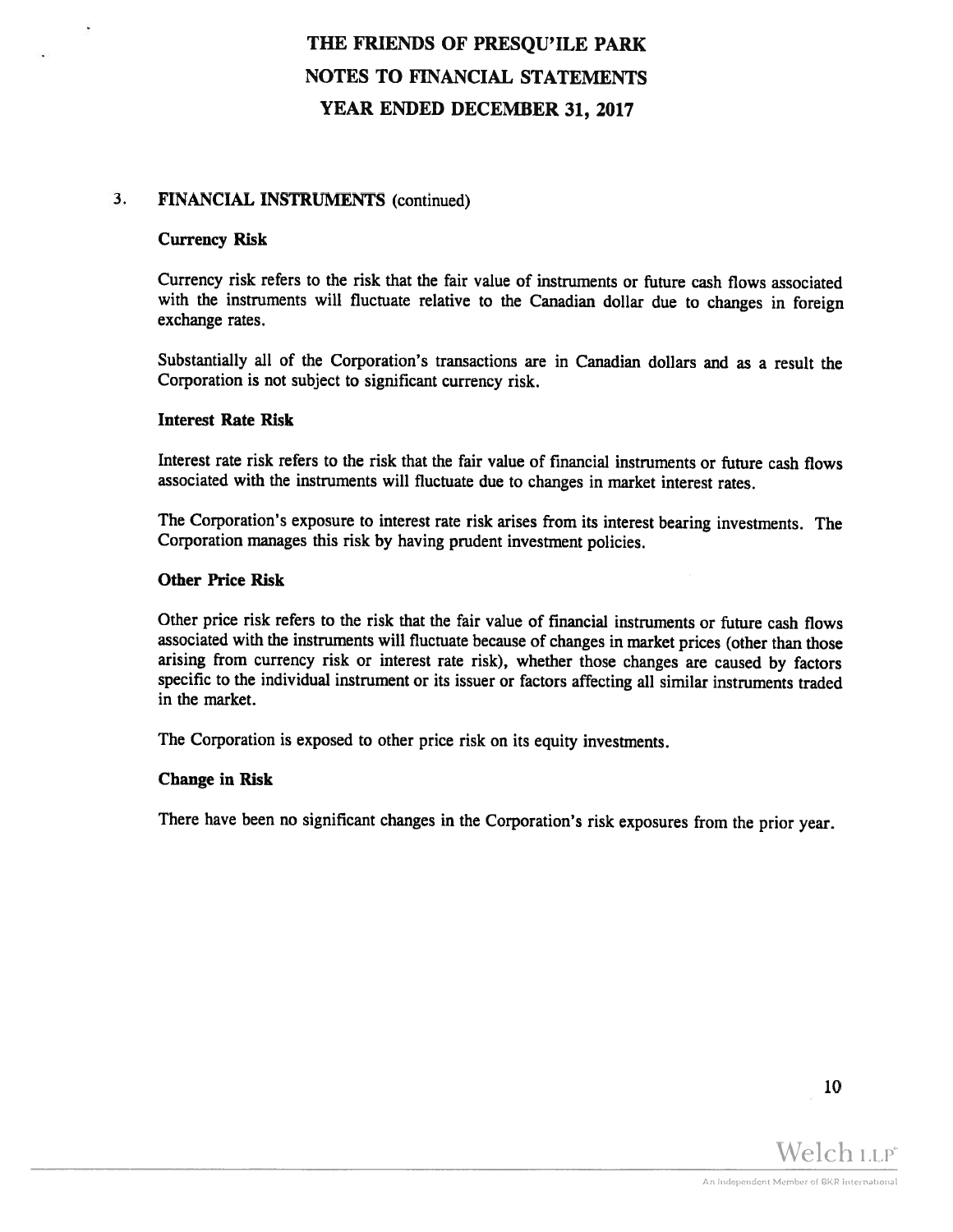#### 4. INVESTMENTS

¥

Investments consist of the following:

|                                                                                                                             | 2017            |              |                        | 2016          |
|-----------------------------------------------------------------------------------------------------------------------------|-----------------|--------------|------------------------|---------------|
|                                                                                                                             | Market<br>Value | Cost         | Market<br><b>Value</b> | Cost          |
| <b>Canadian equities</b>                                                                                                    | 130,991<br>S.   | 108,554<br>S | 112,073<br>S.          | 97,605<br>S   |
| <b>Guaranteed Investment Certificates</b><br>- 2.25% non-redeemable five in one<br>GIC with annual distribution of \$20,000 |                 |              |                        |               |
| March 7, 2013 to March 7, 2017<br>- 2.25% non-redeemable five in one<br>GIC with annual distribution of \$6,000             | <b>S</b>        | S            | 20,000<br>S.           | 20,000<br>S.  |
| April 16, 2013 to April 16, 2017<br>- 1.95% non-redeemable five in one<br>GIC with annual distribution of \$2,000           |                 |              | 6,000                  | 6,000         |
| June 12, 2013 to June 12, 2017<br>$-0.623\%$ one year cashable                                                              |                 |              | 2,566                  | 2,566         |
| GIC matures March 28, 2018                                                                                                  | 70,000          | 70,000       |                        |               |
|                                                                                                                             | 70,000          | 70,000       | 28,566                 | 28,566        |
|                                                                                                                             | 200,991<br>S.   | 178,554      | 140,639                | 126,171<br>S. |

## 5. DEFERRED CONTRIBUTIONS - 25TH ANNIVERSARY ENVIRONMENTAL FUND

Deferred contributions consist of amounts received from donors which were designated for specific projects. During 2017, changes were as follows:

| Balance, end of year       |    | 52,486      | 52,629       |
|----------------------------|----|-------------|--------------|
| Recognized as revenue      |    | (1,678)     | (1, 747)     |
| Receipts                   |    | 1,535       | 12,680       |
| Balance, beginning of year | S. | 52,629      | \$<br>41,696 |
|                            |    | <u>2017</u> | 2016         |

The Board must use this fund for the designated purpose.